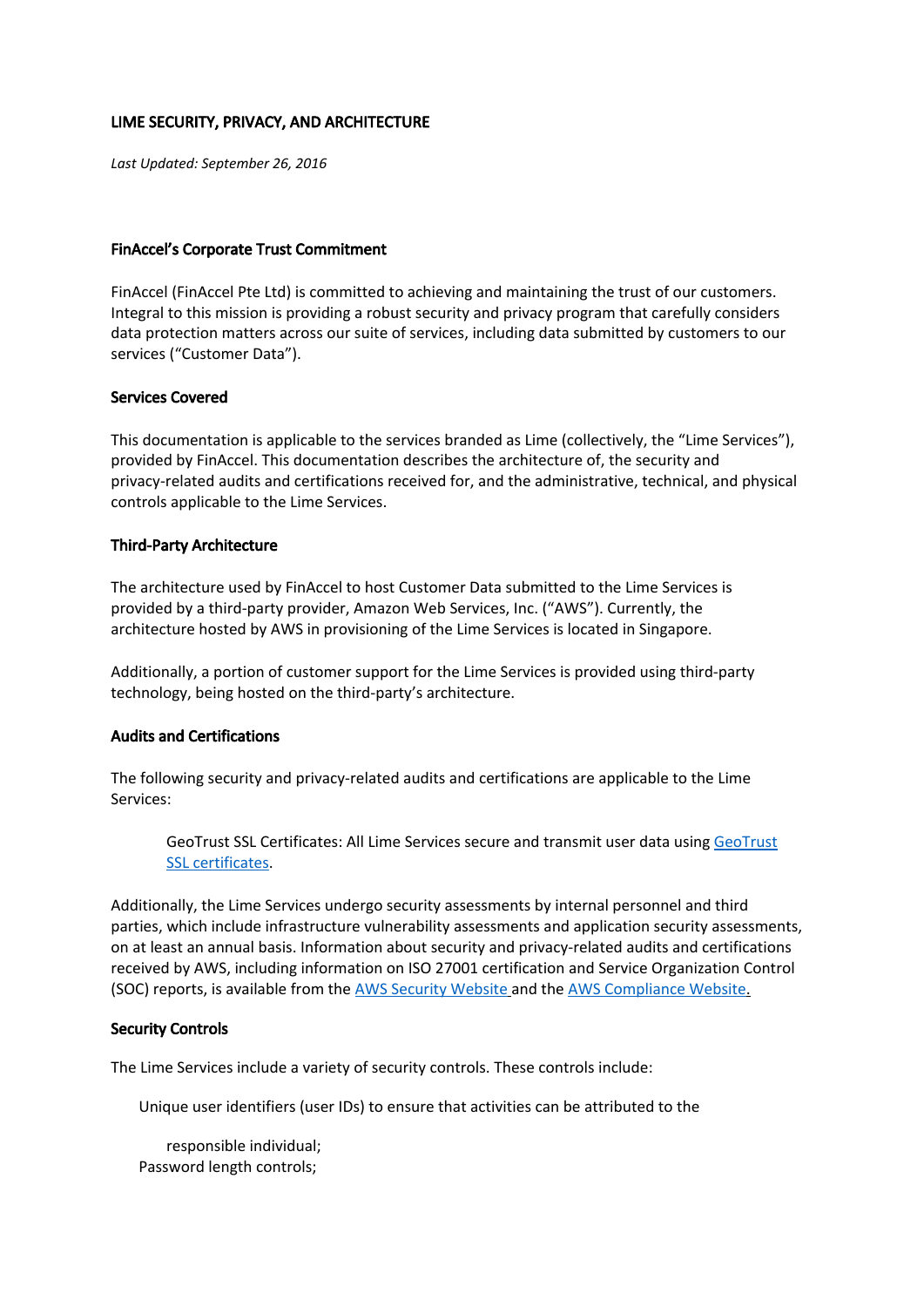Password complexity requirements for Web and mobile access to the Lime Services; 2 Factor Authentication for transactions made using the Lime Services;

# Security Procedures, Policies and Logging

The Lime Services are operated in accordance with the following procedures to enhance security: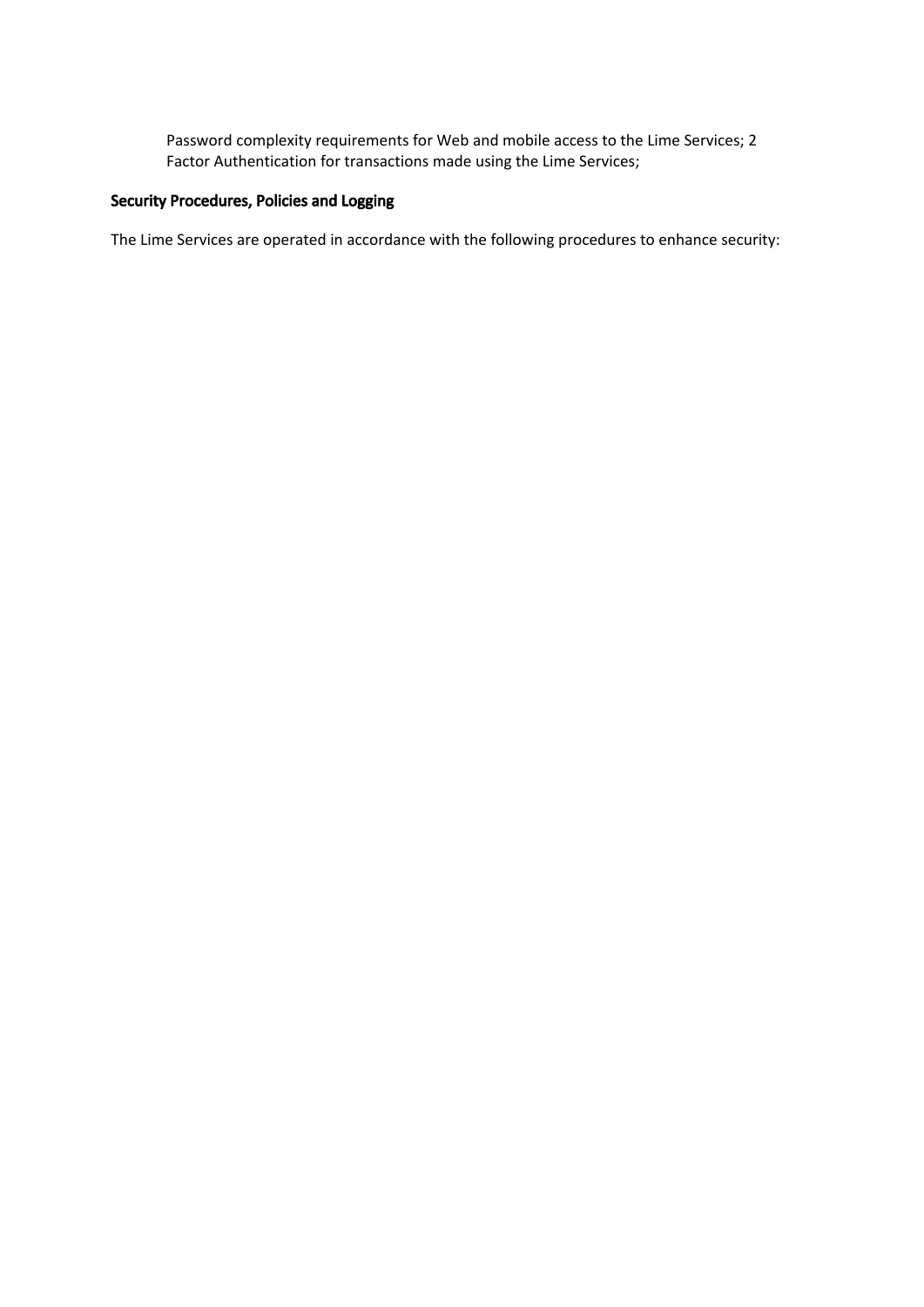User passwords are stored using a salted hash format and are never transmitted

unencrypted;

User access log entries will be maintained, containing date, time, URL executed or entity ID operated on, operation performed (viewed, edited, etc.) and source IP address. Note that source IP address might not be available if NAT (Network Address Translation) or

PAT (Port Address Translation) is used by a customer or its ISP;

Logs will be stored in a secure centralized host to prevent tampering; Passwords are not logged under any circumstances;

No defined passwords are set by FinAccel;

#### Intrusion Detection

FinAccel, or an authorized independent third party, will monitor the Lime Services for unauthorized intrusions using network-based intrusion detection mechanisms. FinAccel may analyze data collected by users' web browsers (e.g., device type, screen resolution, time zone, operating system version, browser type and version, system fonts, installed browser plug-ins, enabled MIME types, etc.) for security purposes, including to detect compromised browsers, to prevent fraudulent authentications, and to ensure that the Lime Services function properly.

## Security Logs

All systems used in the provision of the Lime Services log information to their respective system's log facility or a centralized syslog server (for network systems) in order to enable security reviews and analysis.

#### Incident Management

FinAccel maintains security incident management policies and procedures. FinAccel promptly notifies impacted customers of any actual or reasonably-suspected unauthorized disclosure of their respective Customer Data by FinAccel or its agents of which FinAccel becomes aware to the extent permitted by law.

## User Authentication

Access to the Lime Services, directly or via the Lime API, requires a valid user ID and password combination, or an API key/secret, both of which are encrypted via TLS while in transmission. Following a successful authentication, a random session ID is generated and stored in the user's browser to preserve and track session state.

## Physical Security

Production data centers used to provide the Lime Services have systems that control physical access to the data center. These systems permit only authorized personnel to access secure areas. The facilities are designed to withstand adverse weather and other reasonably predictable natural conditions, are secured by around-the-clock guards, physical access screening and escort-controlled access, and are also supported by on-site back-up generators in the event of a power failure. Further information about physical security provided by AWS is available from the AWS Security [Website,](http://aws.amazon.com/) including AWS's overview of security processes.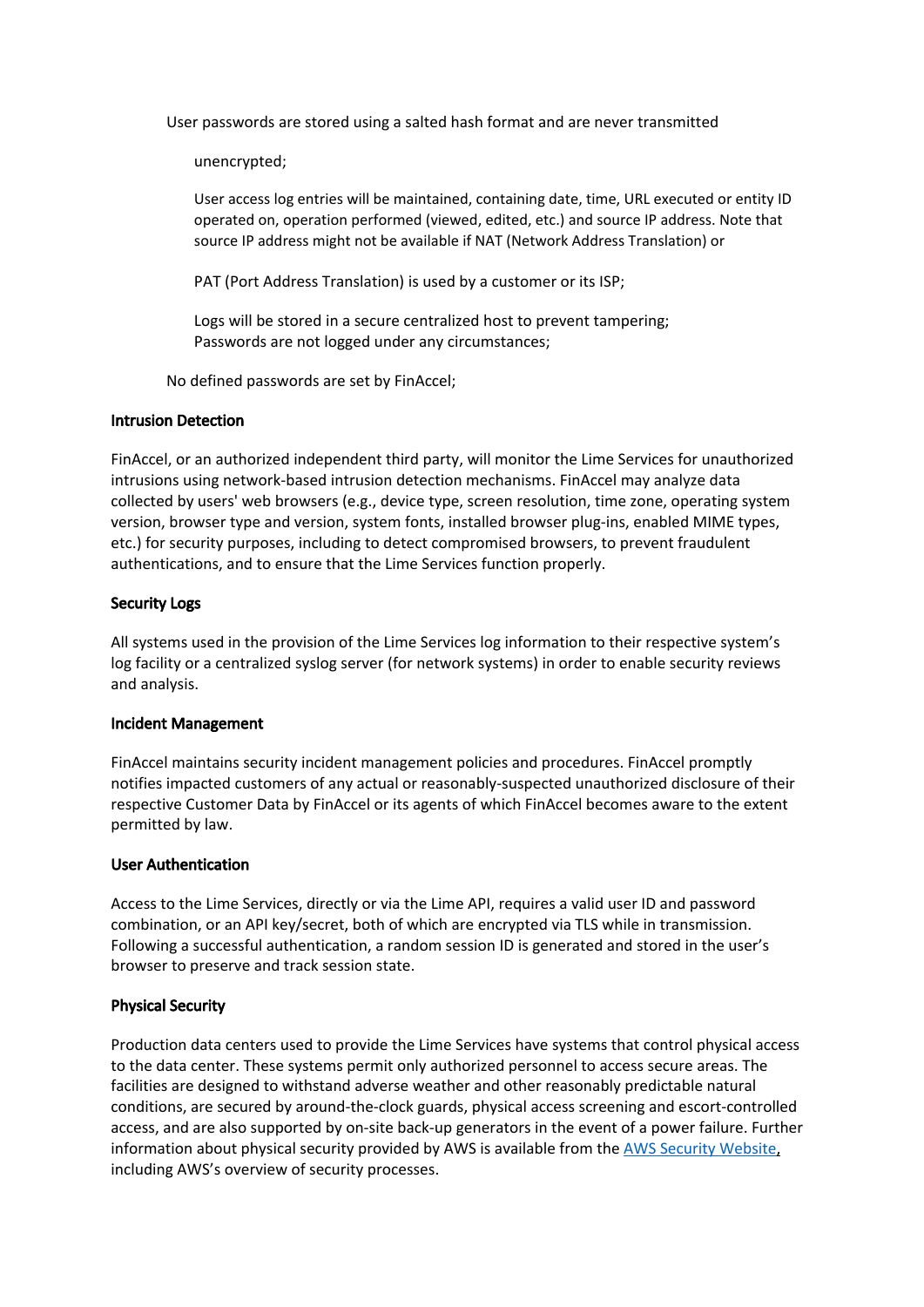# Reliability and Backup

All networking components, load balancers, Web servers and application servers are configured in a redundant configuration. All Customer Data submitted to the Lime Services is stored on a primary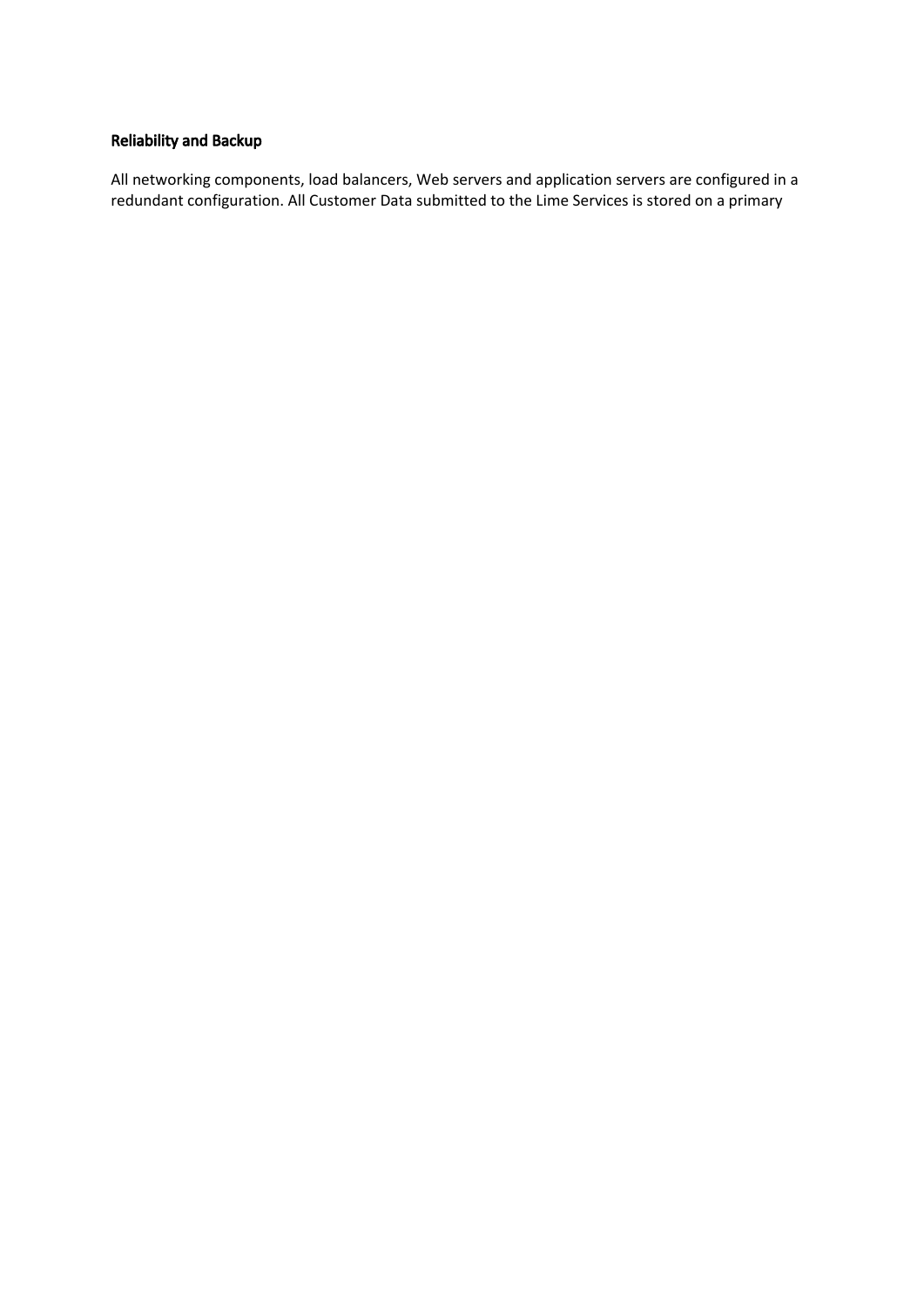database server that is clustered with a backup database server for higher availability. All Customer Data submitted to the Lime Services is backed up daily.

# Viruses

The Lime Services do not scan for viruses that could be included in attachments or other data uploaded into the Lime Services by customers.

# Data Encryption

The Lime Services use industry-accepted encryption products to protect Customer Data and communications during transmissions between a customer's network and the Lime Services, including 256-bit TLS Certificates and 256-bit AES encryption at a minimum.

# Deletion of Customer Data

Once a user is inactive (no transaction done for at least one year did not activate account for three months), Customer Data will remain in inactive status on back-up media for 90 days, after which it will be overwritten or deleted. This process is subject to applicable legal requirements. Without limiting the ability for customers to request return of their Customer Data submitted to the Lime Services, FinAccel reserves the right to reduce the number of days it retains such data after a user has reached inactive status. FinAccel will update this Lime Security, Privacy, and Architecture Documentation in the event of such a change.

# Tracking and Analytics

FinAccel may track and analyze use of the Lime Services for the purposes of security and helping FinAccel improve both the Lime Services and the user experience in using the Lime Services. FinAccel may also use this information and users' e-mail addresses to contact customers or their users to provide information about the Lime Services. Without limiting the foregoing, FinAccel may share data about FinAccel customers' or their users' use of the Lime Services ("Usage Statistics") to FinAccel's service providers for the purpose of helping FinAccel in such tracking or analysis, including improving its users' experience with the Lime Services, or as required by law.

## Interoperation with Other FinAccel Services

The Lime Services may interoperate with other services provided by FinAccel.

*Copyright 2015- FinAccel Pte Ltd. All rights reserved.*